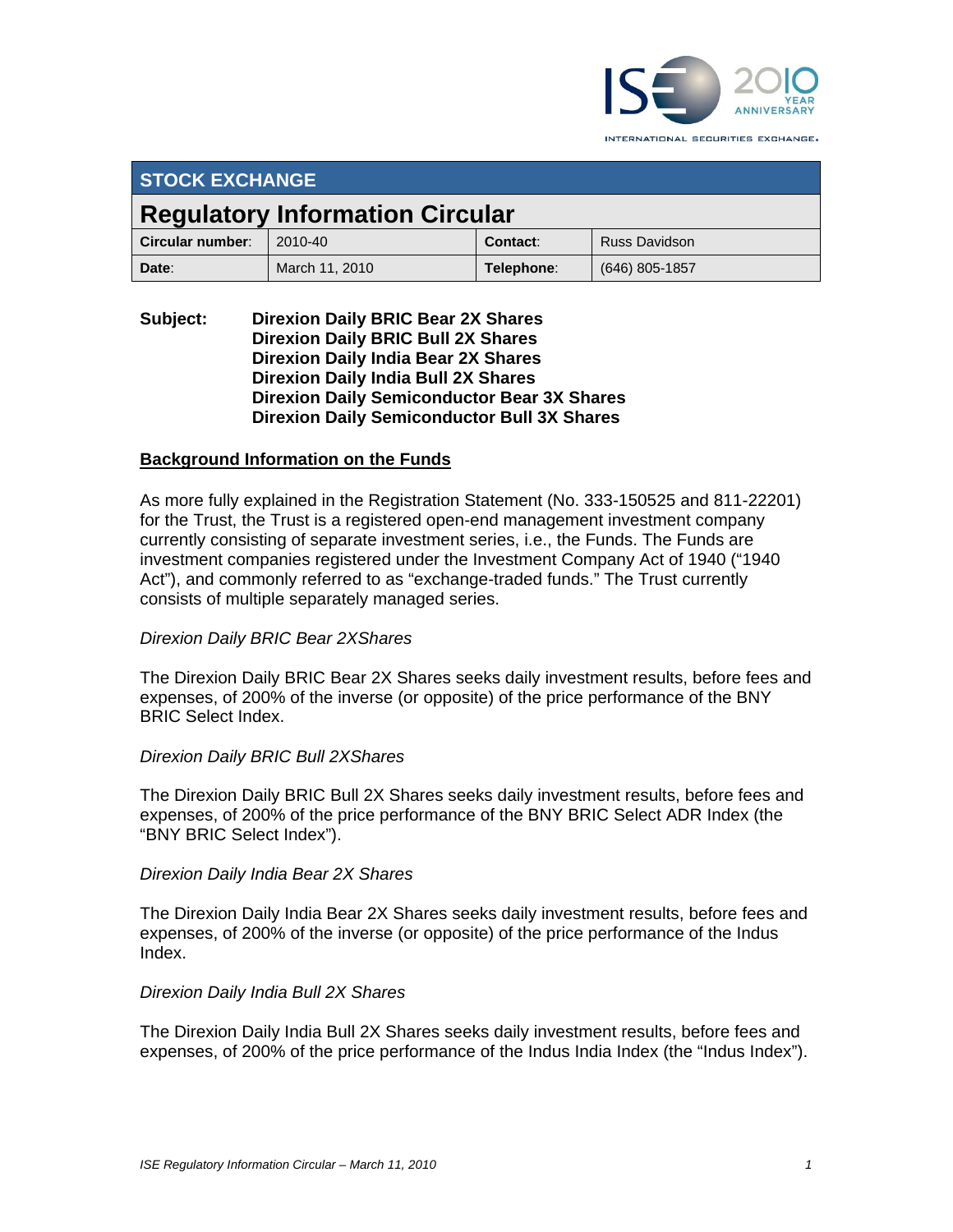

### *Direxion Daily Semiconductor Bear 3X Shares*

The Direxion Daily Semiconductor Bear 3X Shares seeks daily investment results, before fees and expenses, of 300% of the inverse (or opposite) of the price performance of the Semiconductor Index.

#### *Direxion Daily Semiconductor Bull 3X Shares*

The Direxion Daily Semiconductor Bull 3X Shares seeks daily investment results, before fees and expenses, of 300% of the price performance of the PHLX Semiconductor Sector Index (the "Semiconductor Index").

Rafferty Asset Management LLC serves as the investment adviser to the Funds. Foreside Fund Services, LLC (the "Distributor") is the distributor for the Funds. Bank of New York Mellon is the custodian, administrator, transfer agent and fund accounting agent for the Funds.

As described more fully in the Trust's Prospectus and Statement of Additional Information ("SAI"), each Fund issues and redeems shares at their net asset value ("NAV") only in large blocks of 50,000 Shares (each block of 50,000 Shares called a "Creation Unit").

Each Fund pays out dividends from its net investment income, and distributes any net capital gains, to its shareholders at least annually. Each Fund may realize net capital gain (i.e., the excess of net long-term capital gain over net short-term capital loss) and thus anticipates annual distributions thereof. The Trustees may revise this dividend policy, or postpone the payment of dividends, if a Fund has or anticipates any large unexpected expense, loss or fluctuation in net assets that, in the Trustees' opinion, might have a significant adverse effect on its shareholders.

The Depository Trust Company ("DTC") serves as securities depository for the Shares, which may be held only in book-entry form; stock certificates will not be issued. DTC, or its nominee, is the record or registered owner of all outstanding Shares.

The NAV per Share of the Fund will be determined as of the close of trading (normally, 4:00 p.m. Eastern Time ("ET")) on each day that the Exchange is open for business (a "Business Day"). The NAV is available from the Trust and the Exchange and is also available to National Securities Clearing Corporation ("NSCC") participants through data made available from NSCC.

The Trust's registration statement describes the various fees and expenses for the Fund's shares. For a more complete description of the Funds and the Indexes, visit www.direxionshares.com.

#### **Purchases and Redemptions in Creation Unit Size**

Equity Electronic Access Members ("Equity EAMS") are hereby informed that procedures for purchases and redemptions of Shares in Creation Units are described in the Trust's Prospectus and SAI and that Shares are not individually redeemable but are redeemable only in Creation Unit aggregations or multiples thereof. As described in the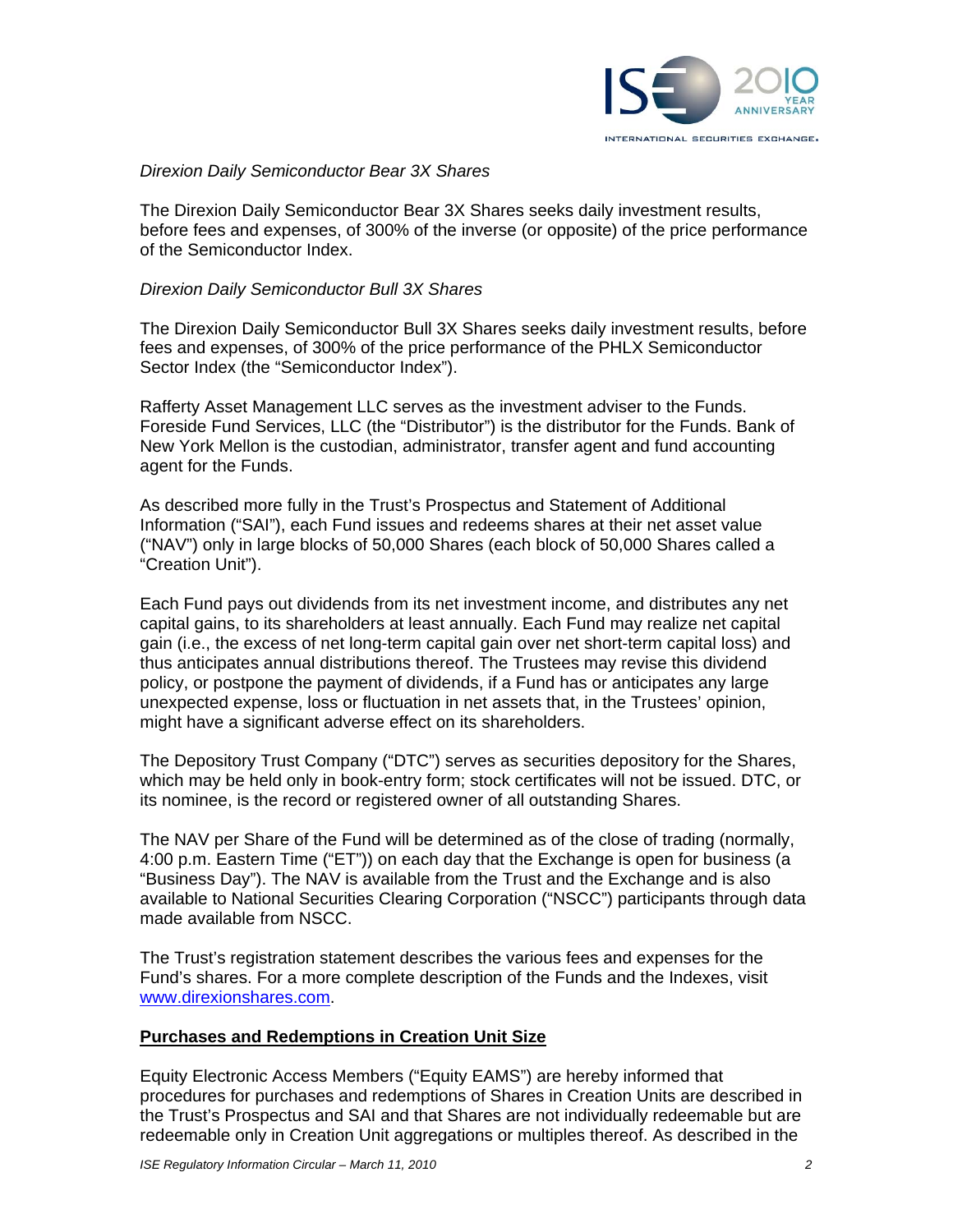

Prospectus, Creation Units of the Bull Fund are issued following deposit with the Fund of a basket of securities and/or cash. Redemption proceeds will be paid either in cash or inkind with a basket of securities. Creation units of the Bear funds are purchased and redeemed for cash.

# **Principal Risks**

Interested persons are referred to the Trust's Prospectus for a description of risks associated with an investment in the Shares. These risks include, but are not limited to, market risk, foreign market risk, currency risk, leverage risk, the risk that each Fund's investment strategy may subject such Fund to greater changes to the value of portfolio holdings and imperfect correlation to the relevant Underlying Index. Each Fund may also not correlate to the relevant Underlying Index for a number of reasons including the incursion by the Fund of operating expenses and costs associated with the use of leveraged investment techniques. Over time, the cumulative percentage increase or decrease in the NAV of a Fund may diverge significantly from the cumulative percentage increase or decrease in the multiple return of the Underlying Index due to the compounding effect of losses and gains on the returns of a Fund. In addition, as noted in the Prospectus, the Shares trade at market prices that may differ from their NAV. The NAV of the Shares will fluctuate with changes in the market value of the Fund's holdings while the market prices of the Shares will fluctuate in accordance with changes in NAV as well as the supply and demand for the Shares.

The Direxion Daily BRIC Bull and Bear Funds seek a 200% or -200% return, respectively, of an index *for a single day.* The Direxion Daily India Bull and Bear Funds seek a 200% or -200% return, respectively, of an index *for a single day*. Due to the compounding of daily returns, returns over periods other than one day will likely differ in amount and possibly direction from the target return for the same period. Investors should monitor their holdings consistent with their strategies, as frequently as daily.

The Direxion Daily Semiconductor Bull and Bear Funds seek a 300% or -300% return, respectively, of an index *for a single day.* Due to the compounding of daily returns, returns over periods other than one day will likely differ in amount and possibly direction from the target return for the same period. Investors should monitor their holdings consistent with their strategies, as frequently as daily.

The Funds' prospectus describing correlation, leverage and other risks is available at www.direxionfunds.com.

## **Exchange Rules Applicable to Trading in the Shares**

The Shares are considered equity securities, thus rendering trading in the Shares subject to the Exchange's existing rules governing the trading of equity securities.

## **Trading Hours**

Trading in the Shares on ISE is on a UTP basis and is subject to ISE equity trading rules. The Shares will trade from 8:00 a.m. until 8:00 p.m. Eastern Time. Equity EAMs trading the Shares during the Extended Market Sessions are exposed to the risk of the lack of the calculation or dissemination of underlying index value or intraday indicative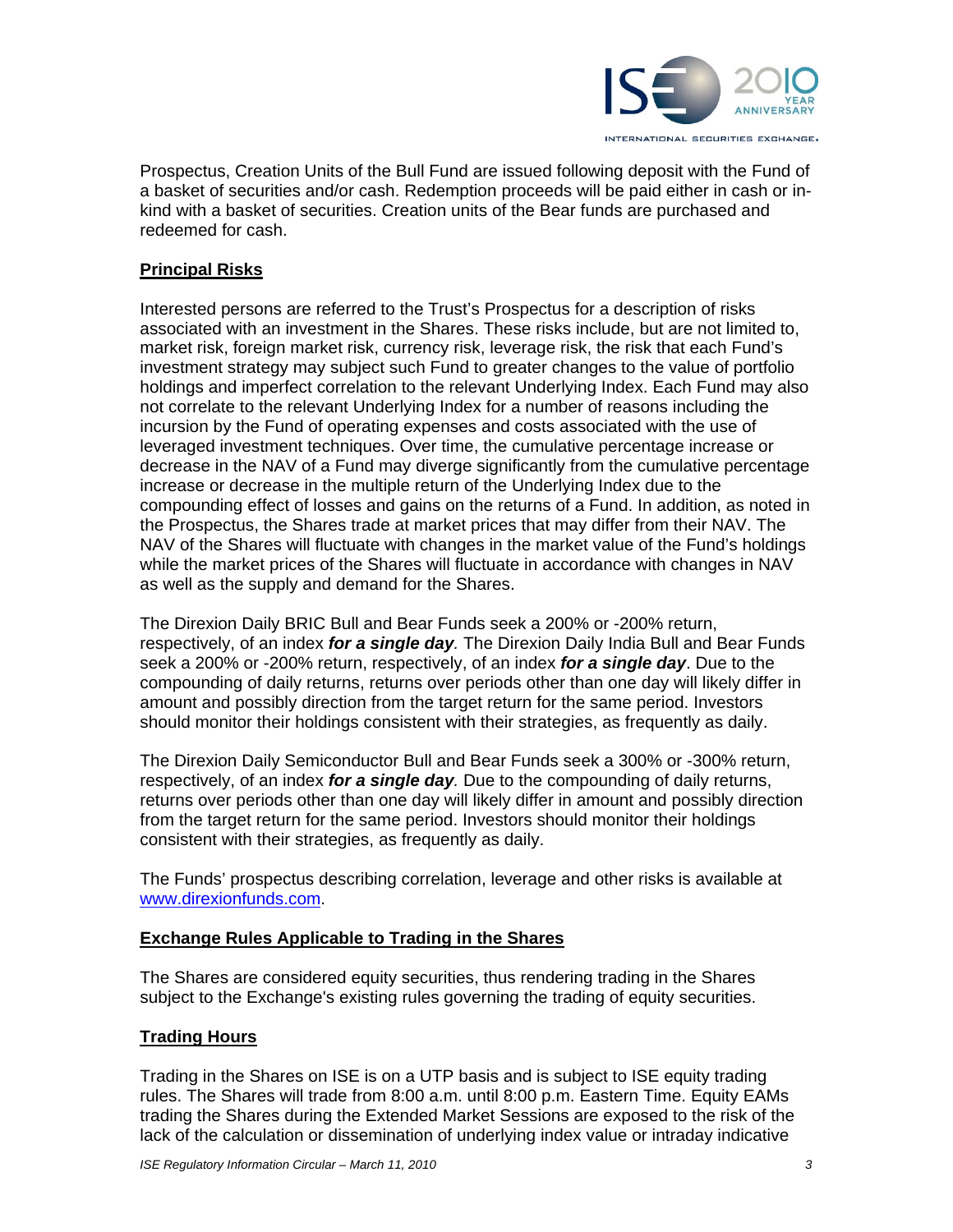

value ("IIV"). For certain derivative securities products, an updated underlying index value or IIV may not be calculated or publicly disseminated in the Extended Market hours. Since the underlying index value and IIV are not calculated or widely disseminated during Extended Market hours, an investor who is unable to calculate implied values for certain derivative securities products during Extended Market hours may be at a disadvantage to market professionals.

# **Trading Halts**

ISE will halt trading in the Shares in accordance with ISE Rule 2101(a)(2)(iii). The grounds for a halt under this Rule include a halt by the primary market because it stops trading the Shares and/or a halt because dissemination of the IIV or applicable currency spot price has ceased, or a halt for other regulatory reasons. In addition, ISE will stop trading the Shares if the primary market de-lists the Shares.

## **Suitability**

Trading in the Shares on ISE will be subject to the provisions of ISE Rule 2123(l). Members recommending transactions in the Shares to customers should make a determination that the recommendation is suitable for the customer. In addition, members must possess sufficient information to satisfy the "know your customer" obligation that is embedded in ISE Rule 2123(l).

Equity EAMs also should review FINRA Notice to Members 03-71 for guidance on trading these products. The Notice reminds members of their obligations to: (1) conduct adequate due diligence to understand the features of the product; (2) perform a reasonable-basis suitability analysis; (3) perform customer-specific suitability analysis in connection with any recommended transactions; (4) provide a balanced disclosure of both the risks and rewards associated with the particular product, especially when selling to retail investors; (5) implement appropriate internal controls; and (6) train registered persons regarding the features, risk and suitability of these products.

## **Delivery of a Prospectus**

Pursuant to federal securities laws, investors purchasing Shares must receive a prospectus prior to or concurrently with the confirmation of a transaction. Investors purchasing Shares directly from the Fund (by delivery of the Deposit Amount) must also receive a prospectus.

Prospectuses may be obtained through the Distributor or on the Fund's website. The Prospectus does not contain all of the information set forth in the registration statement (including the exhibits to the registration statement), parts of which have been omitted in accordance with the rules and regulations of the SEC. For further information about the Fund, please refer to the Trust's registration statement.

## **Exemptive, Interpretive and No-Action Relief Under Federal Securities Regulations**

The Commission has issued a letters dated October 30, 2008 and December 15, 2008, ("No-Action Letters") granting exemptive or no-action relief from certain rules under the Securities Exchange Act of 1934 for the Funds.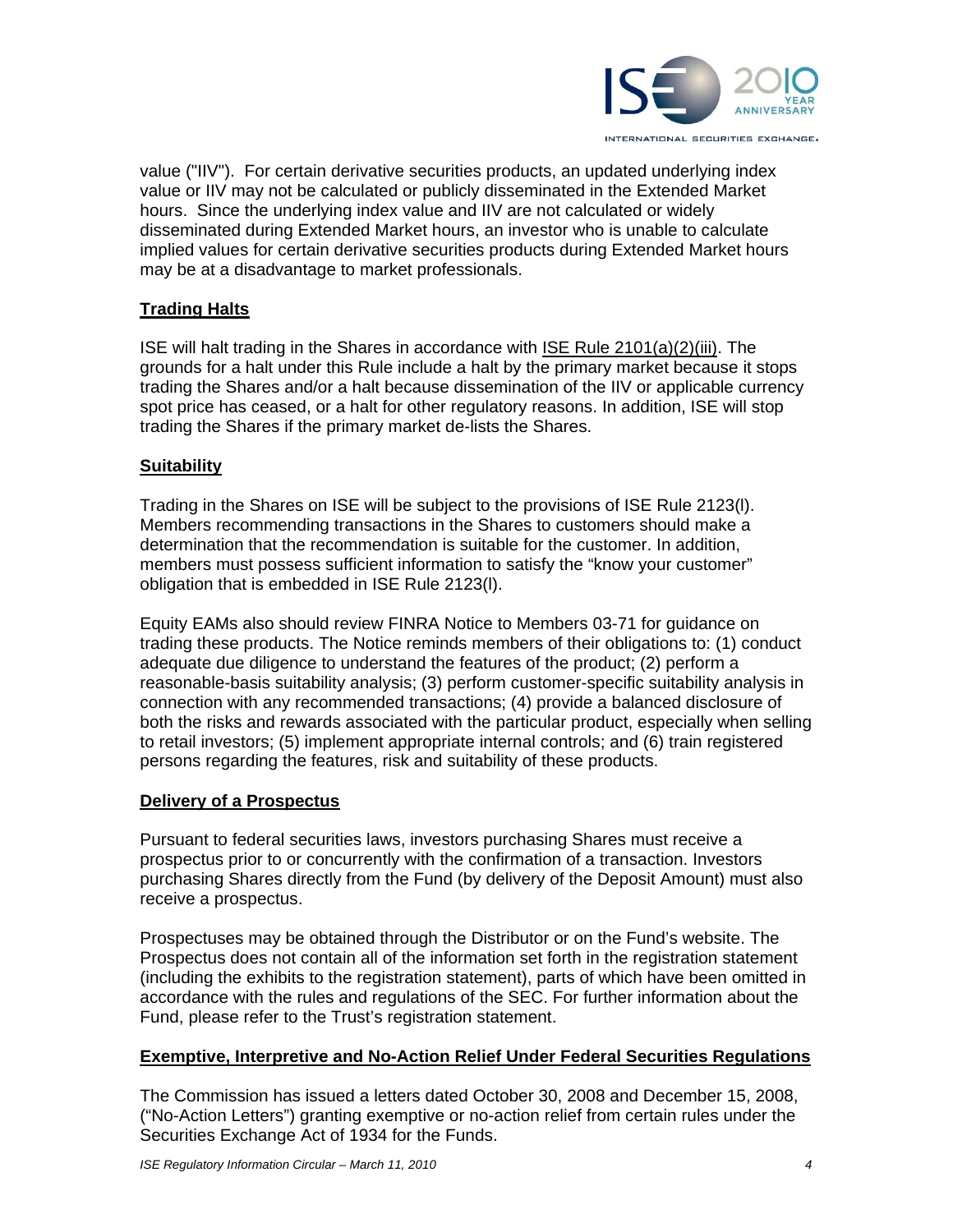

## **Regulation M Exemptions**

Generally, Rules 101 and 102 of Regulation M prohibit any "distribution participant" and its "affiliated purchasers" from bidding for, purchasing, or attempting to induce any person to bid for or purchase any security which is the subject of a distribution until after the applicable restricted period, except as specifically permitted in Regulation M. The provisions of the Rules apply to underwriters, prospective underwriters, brokers, dealers, and other persons who have agreed to participate or are participating in a distribution of securities.

The No-Action Letters confirm that the Trust is excepted under paragraph (c)(4) of Rule 101 of Regulation M with respect to the Bull Funds, thus permitting persons who may be deemed to be participating in a distribution of Shares of the Bear Funds to bid for or purchase such Shares during their participation in such distribution.

The No-Action Letters also confirm the interpretation of Rule 101 of Regulation M that a redemption of Creation Unit size aggregations of Shares of the Bull Funds and the receipt of Redemption Securities in exchange therefor by a participant in a distribution of Shares of the Bull Funds would not constitute an "attempt to induce any person to bid for or purchase a covered security, during the applicable restricted period" within the meaning of Regulation M, and therefore would not violate Regulation M. The No-Action Letters confirm that the Trust is excepted under paragraph (d)(4) of Rule 102 of Regulation M with respect to the Bull Funds, thus permitting the Bull Funds to redeem Shares of the Bull Funds during the continuous offering of such Shares.

#### **SEC Rule 14e-5**

The No Action Letters grant an exemption from Rule 14e-5 to permit any person acting as dealer-manager of a tender offer for an Equity Security to: (1) redeem Shares of the Bull Funds in Creation Unit size aggregations to the Trust for a redemption basket that may include a security subject to the tender offer; and (2) purchase Shares of the Bull Funds during such offer.

#### **SEC Rule 10b-17**

Rule 10b-17, with certain exceptions, requires an issuer of a class of publicly traded securities to give notice of certain specified actions (for example, a dividend distribution, stock split, or rights offering) relating to such class of securities in accordance with Rule 10b-17(b) The No-Action Letters grant an exemption from the requirements of Rule 10b-17 to the Trust with respect to transactions in the Shares.

**This Regulatory Information Circular is not a statutory Prospectus. Equity EAMs should consult the Trust's Registration Statement, SAI, Prospectus and the Fund's website for relevant information.**